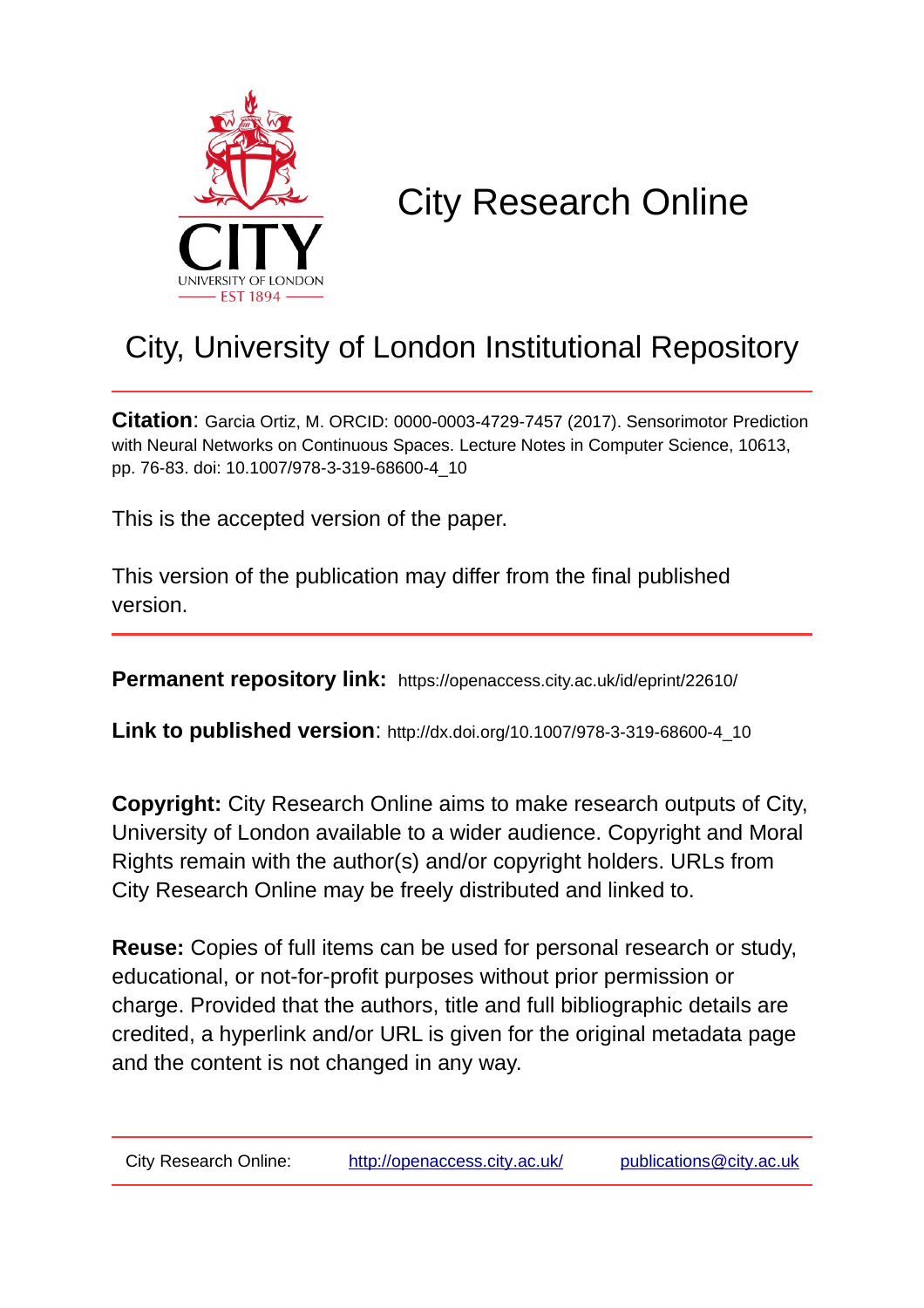### Sensorimotor Prediction with Neural Networks on Continuous Spaces

Michaël Garcia Ortiz

SoftBank Robotics Europe - AI Lab 43, rue du Colonel Pierre Avia 75015 Paris - France mgarciaortiz@softbankrobotics.com

Abstract. In the context of Developmental Robotics, we propose to learn how the sensations of a robot are modified by its action. Many theories of Artificial Intelligence argue that sensorimotor prediction is a fundamental building block of cognition. In this paper, we learn the sensorimotor prediction on data captured by a mobile robot equipped with distance sensors. We show that Neural Networks can learn the sensorimotor regularities and perform sensorimotor prediction on continuous sensor and motor spaces.

#### 1 Introduction

State-of-the-art algorithms in Machine Learning, and more recently in Deep Learning [6], provide very powerful modules for perception [7] and action [15] for robotic systems. End-to-end skill learning [8] also demonstrated the feasibility of fully trainable architectures. However, these approaches rely heavily on extensive labeling of datasets [14], and expert design and fine-tuning of the learning algorithms. Applied to robotics, these approaches allow a certain level of skills in perception and action, but don't allow a robot to learn new concepts. The challenge of genuine artificial intelligence for robots remains: how can a robot learn how to perceive the world and learn to act in it by itself?

Current applications of Machine Learning for robotics are very far from how humans and animals learn. Babies, for example, don't have access to labeled information. In order to recognize objects, environments, or other persons, children build their own model of the world by interacting with it. Developmental robotic [2] proposes to take inspiration from animals and human intelligence. The goal is to identify the mechanisms that endow cognitive development, in order to allow robot to develop autonomously. We place ourselves in this context, where an agent has to learn, without prior knowledge or labels provided by the engineer, how to perceive its environment and how to act in it.

The agent senses its environment through sensors, and acts on its environment by controlling its motors. This sensorimotor loop is the only information about the world accessible to the agent. By learning how actions modify sensor values, the agent builds a model of its interaction with the world. This model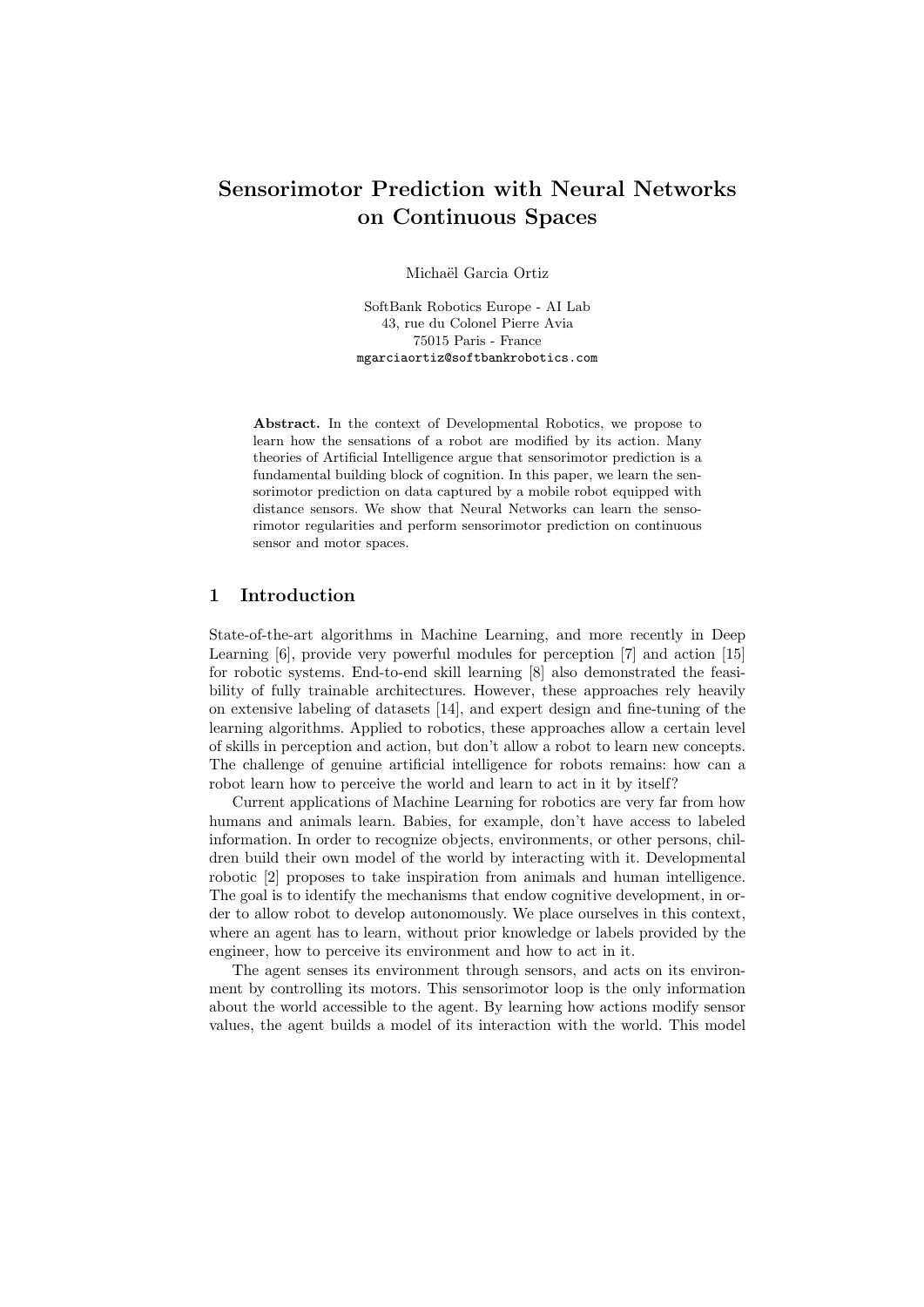can be used to predict future sensory states depending on motor commands, in order to avoid undesirable states or reach desirable ones. Many fundamental [12, 3, 4] as well as practical [17] theories of intelligence and cognition argue that sensorimotor prediction is an elementary building block of cognition.

In this paper, we consider a robotic agent, endowed with distance sensors, moving in a fixed environment. We compare neural network architectures that can be used to learn sensorimotor prediction in the case of continuous sensor and motor spaces.

#### 2 Related Works

Our approach differs from existing approaches by not using explicit vector quantization for the input and output space, which means that we perform prediction as regression and not classification. Additionally, the robot learns to control its sensorimotor space autonomously, without relying on features implemented by the designer.

In [18], the authors use a mobile robot navigating in a fixed environment. They use sensorimotor prediction as a forward model to perform prediction for an arbitrary motor program, in order to choose a sequence of actions that prevents the robot from colliding with obstacles. The speed of the robot is constant, but its direction can change. Their architecture relies on vector quantization for sensors, and context units that serve as a temporal internal representation that disambiguate situation and help the learning.

In [11], a sensorimotor prediction approach is used for navigation in the case of a simulated agent. The architecture presented uses a lot of prior knowledge: the sensorimotor prediction is based on already pre-processed features, and a predicting algorithm for each constituent of the environment. This is not compatible with a developmental approach, where the constituents of the environment are not known in advance but should be discovered.

In [10], the authors propose a computational model for sensorimotor contingencies and an algorithm for predicting future states of the sensors, in the case of a robot equipped with distance sensors, moving in a rectangular empty environment. The sensor values are quantized in 3 values, and the robot translates on 2 axis (no rotation). This work doesn't provide technical solutions to learning sensorimotor prediction in more complex (possibly continuous) spaces.

In [5], sensorimotor prediction is used as a forward model in order to control a robotic arm. The authors consider continuous sensor and motor spaces, and perform sensorimotor prediction on the configurations of the joint of the arm. Even if they showed robust online learning, the notion of multiple environmental element (such as walls and corners in our case) influencing this prediction is missing.

Even if the presented approaches are related to our work, the simplification of motor and sensor space (through vector quantization) doesn't guarantee that they can be used in more complex environments or with more complex sensors.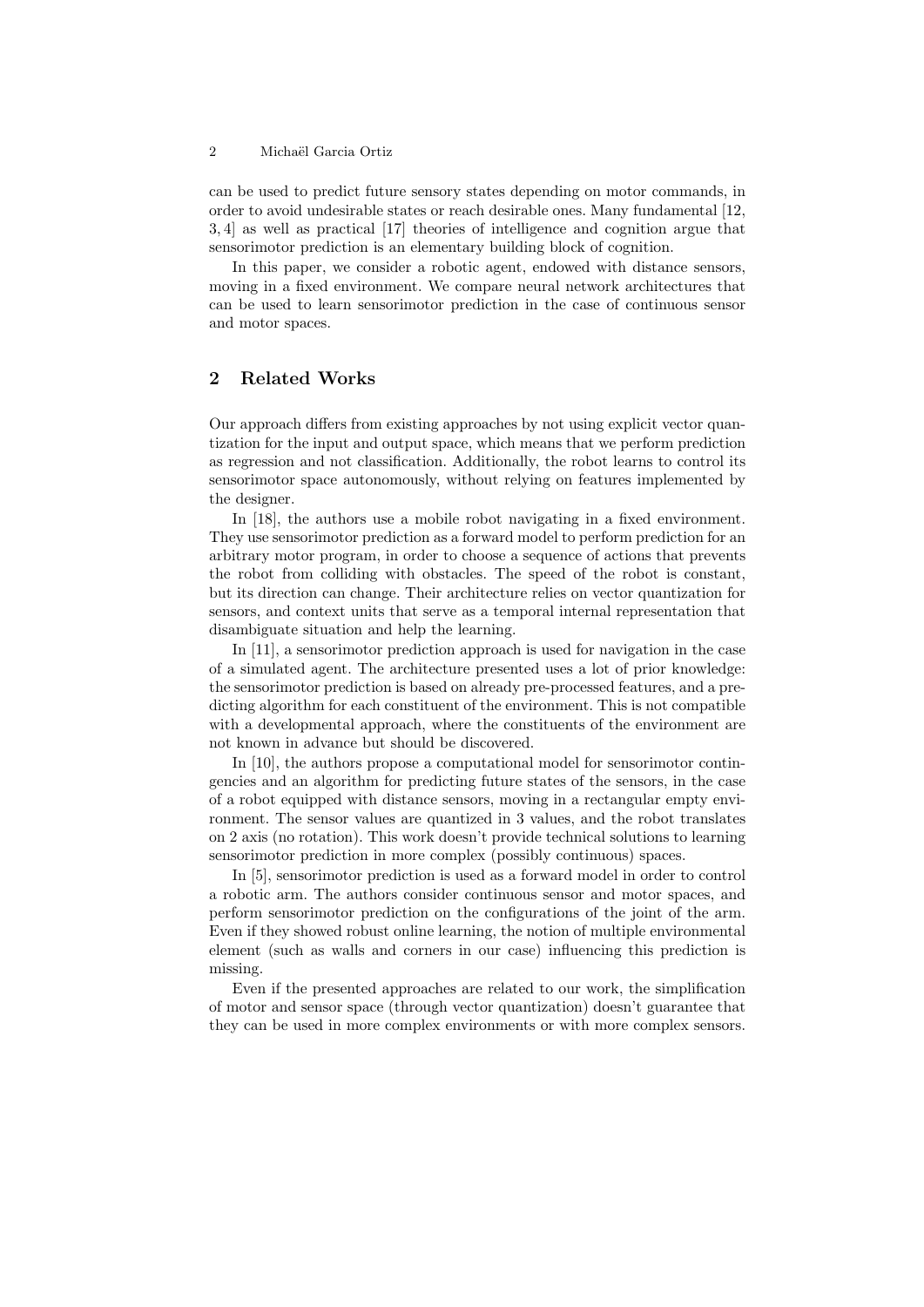#### 3 Presentation of the approach

The agent acts in its environment through motors  $M_i$  that can be controlled by sending a motor command  $m_i$ , and it senses its environment through the sensors  $S_i$  receiving sensory signals  $s_i$ . At each timestep t, the agent sends a motor commands  $m_i(t)$  and receives sensor values  $s_i(t)$ . The agent experiences sequences of  $\{s(t), m(t)\}\)$ , which are collected in order to learn a sensorimotor predictive model. The sensorimotor prediction is learned offline, and online incremental learning is not considered in this work. We focus on whether learning sensorimotor prediction can be achieved using standard neural networks, however, we will need to prove in future works that an incremental approach can be used, for the results to be used in a developmental robotics setting.

#### 3.1 Prediction as a regression problem

Learning the sensorimotor prediction can be approached as a regression problem. The task of the regression algorithm is to learn the mapping

 $(s(t), m(t) \rightarrow \Delta s(t+1))$  where  $\Delta s(t+1) = s(t+1) - s(t)$ . Our prediction algorithm is trained using neural network. We will propose several architectures in order to learn the sensorimotor prediction.

We predict the change in sensory values  $\Delta s(t + 1)$  instead of learning to predict the future value of the sensory input  $s(t + 1)$ . Fundamentally, what interests us is to learn how motors affect sensors, so it makes sense to predict this change. On a more pragmatic level, by only predicting the change and not the raw value, we optimize the capacity of the neural network, and we avoid representing redundant information in the network. This is in line with the predictive coding approach [4, 3].

Each architecture (illustrated in Fig.1) is trained using gradient descent. For each training example, the inputs  $((s(t), m(t))$  are used to formulate a prediction  $\Delta s(t+1)_{pred}$  that we compare to the actual output  $\Delta s(t+1)$ . We compute the mean squared error as the average (over a batch of training samples) squared difference between the actual (desired) and the predicted output. We use this error signal to update the weights of the networks using gradient descent. Once the network is trained, we use it to perform prediction on a separate portion of the dataset and evaluate its prediction capabilities.

#### 3.2 Neural Network Architectures for Sensorimotor Prediction

Feed Forward Neural Network As a baseline for learning sensorimotor prediction, we propose to use a standard Feed-Forward Neural Network. The network takes as input a concatenation of  $s(t)$  and  $m(t)$ . It is composed of several hidden layers of either sigmoid or rectifier linear units. The output layer is a linear layer connected to  $s(t + 1)$ , and all the layers are fully connected.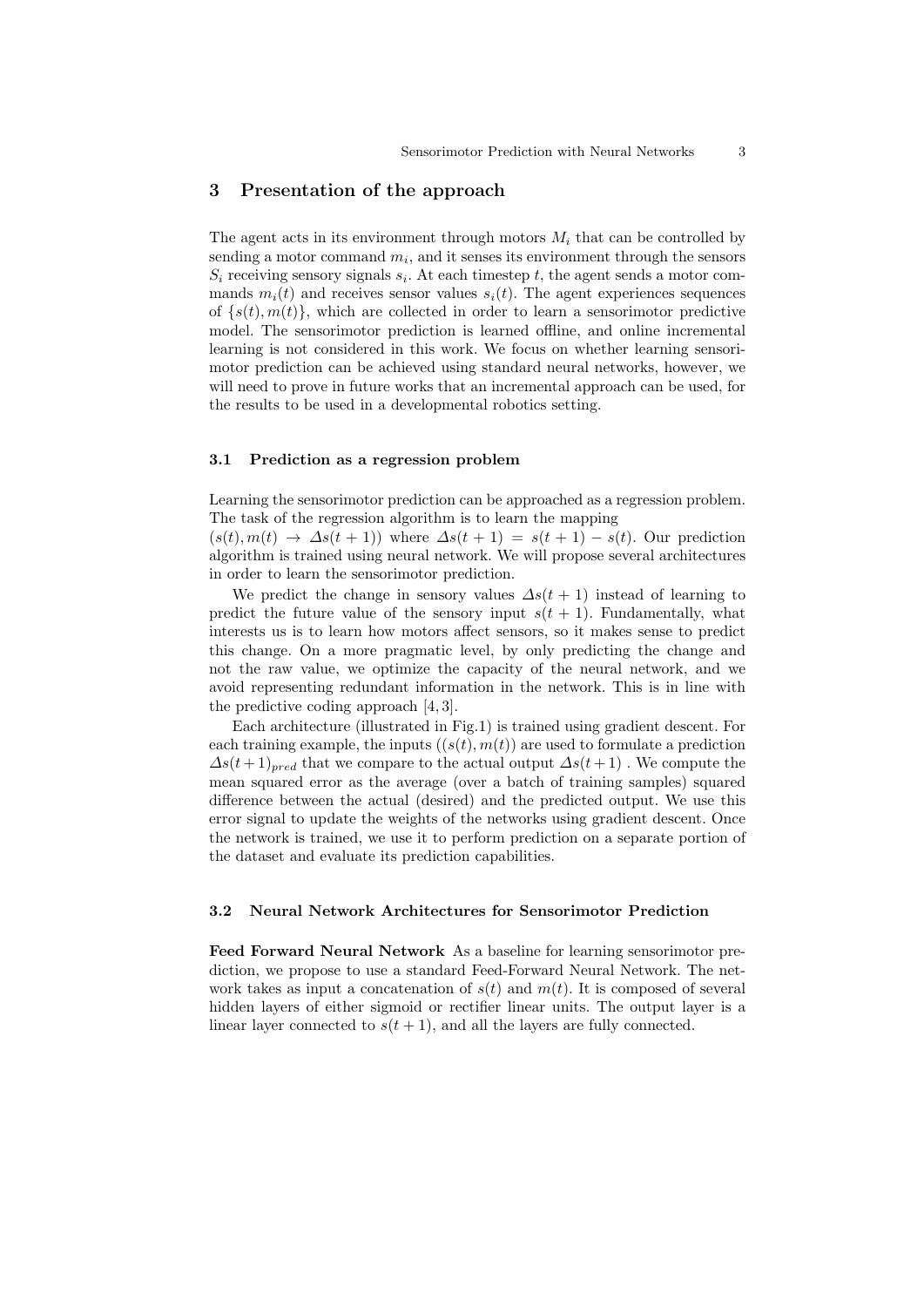Concatenated Sensorimotor State We want to compare the standard Feed-Forward architecture with an architecture where representations for sensors and motors are learned separately, and then concatenated to perform sensorimotor prediction. First,  $s(t)$  is projected (fully connected) to a representation layer  $h_s$ , and similarly  $m(t)$  is projected to a different representation layer  $h_m$ .  $h_s$  and  $h_m$ are concatenated and projected to a layer  $h_{sm}$ . This representation, supposed to represent the sensorimotor sate of the robot, is then projected to a prediction layer  $h_{pred}$ , which in turn is used to predict the output  $s(t + 1)$ .

Gated Sensorimotor Prediction As suggested in [16], gated interactions can be used to learn sensorimotor prediction. We take inspiration from Gated Neural Networks to propose an architecture where motors are influencing sensors through multiplicative gating interactions using factors.  $s(t)$  is projected to a representation layer  $h_s$ , and  $m(t)$  is projected to a representation layer  $h_m$ .  $h_s$ and  $h_m$  are then each projected on the factors f of the gating neural network. The factor activations are multiplied and fully connected to a representation layer  $h_{sm}$ , in turn projected to a prediction layer  $h_{pred}$  used to predict the output  $s(t + 1)$ .



Fig. 1. Different architectures used for sensorimotor prediction

#### 3.3 Long-term prediction

An important property of sensorimotor prediction is the capacity to predict future sensory states by simulating motor sequences. In order to predict multiple timesteps into the future, we propose to use the result of the sensorimotor prediction  $\Delta s(t+1)$  at time  $t+1$  to update the value of  $s(t+1)$ :  $s(t + 1) = s(t) + \Delta s(t + 1)$ . We can, in turn, perform sensorimotor prediction  $(s(t+1), m(t+1) \rightarrow \Delta s(t+2)).$ 

This approach doesn't consider long-term dependencies, and we expect that it is not suitable to learn long-term predictions. However, we argue that it is sufficient to predict the immediate evolution of the sensor values depending on the motor sequence.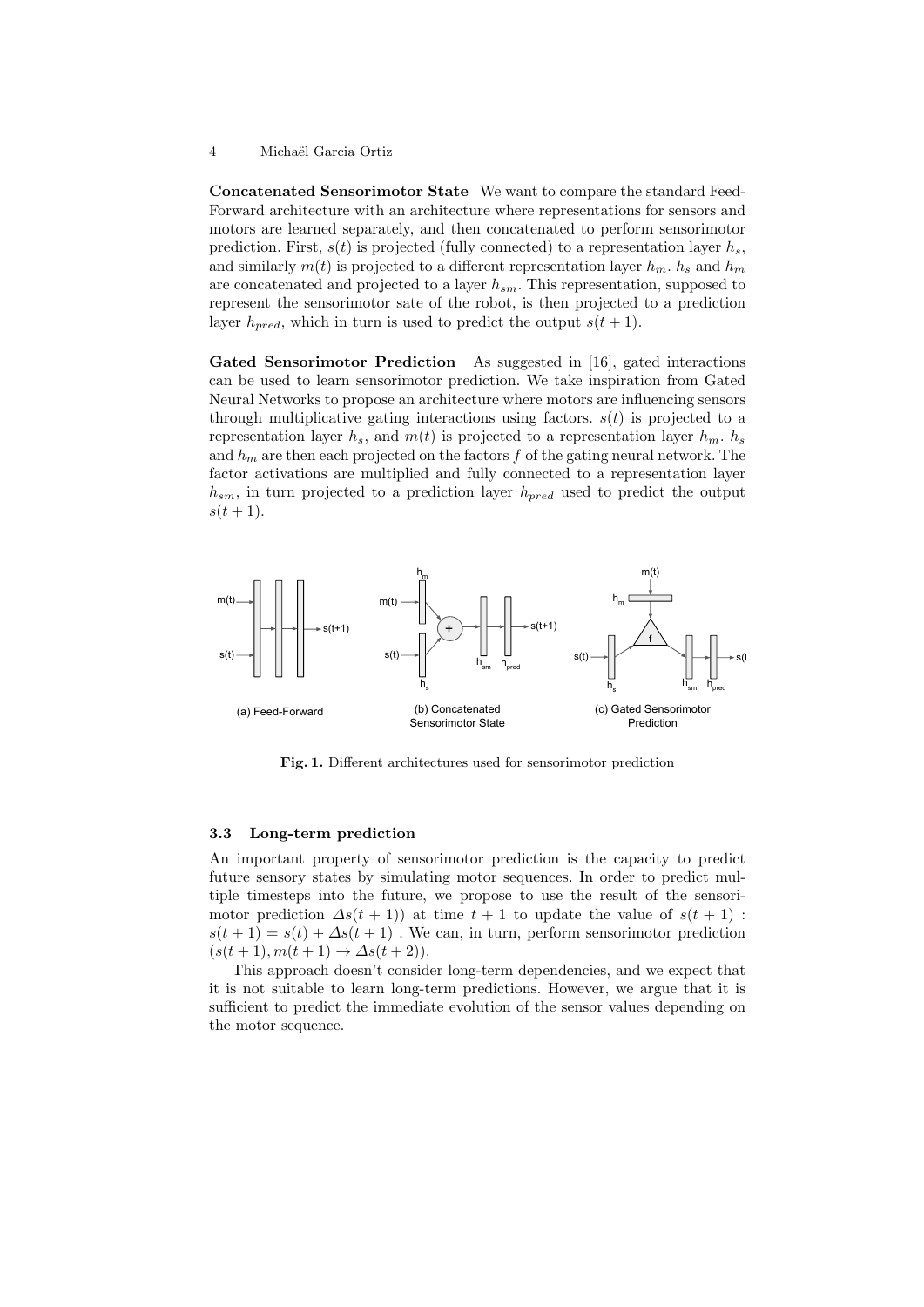#### 4 Experimental Setup

We use a Thymio-II robot [13] for our experiments. We use its 5 front distance sensors, and each sensor encodes a distance value as an integer in the range [1500, 5000], approximately corresponding to [13cm, 0cm]. Motors are controlled in speed by integer commands in the range [−500, 500], approximately corresponding to a range of speeds of  $[-15cm/s, 15cm/s]$ . For our experiments, we limit the range of the motors to [−200, 200]. The sensor values are rescaled as floats in the range [0.0, 1.0] and motor commands are rescaled as floats in the range [−1.0, 1.0]. We control the robot using the library Aseba [9]. The frame rate is superior to 10Hz, and we interpolate the sensor readings at 5 Hz. The environment of the robot is a rectangular empty maze of size 60 x 80 cm. Every 2 seconds, the robot picks randomly a new motor command (see Fig. 2.(a)). We collected 40 sequences of 120 minutes each (around 1.4 million data points). We illustrated the sensations of the robot in Fig.2.(b).



(a) Random trajectory of the robot

(b) Evolution of distance sensor values while approaching elements of the environment

Fig. 2. (a) Top-down visualization of the trajectory of the robot during one recorded sequence. (b) Sensor values of the robots captured while approaching different elements of the environment (illustrated with a black line for the environment and red arrow for the direction of the robot). Each line corresponds to a sensor reading at a certain distance from the element of the environment. The displacement of the robot between two consecutive lines is 0.5 cm.

The sensors are noisy, and the transfer function from sensor reading to actual distance is not linear. Additionally, these values depend on the reflective properties of the surface. The perception of what a wall or a corner is can't lie only in the values of the sensors, as these values change dramatically depending on their calibration, the surface, or their orientation. This highlights the pertinence of sensorimotor contingency theory [12], which states that the world imposes regularities on the way sensor values are changed by action, and that the mastering of these regularities is what constitutes perception.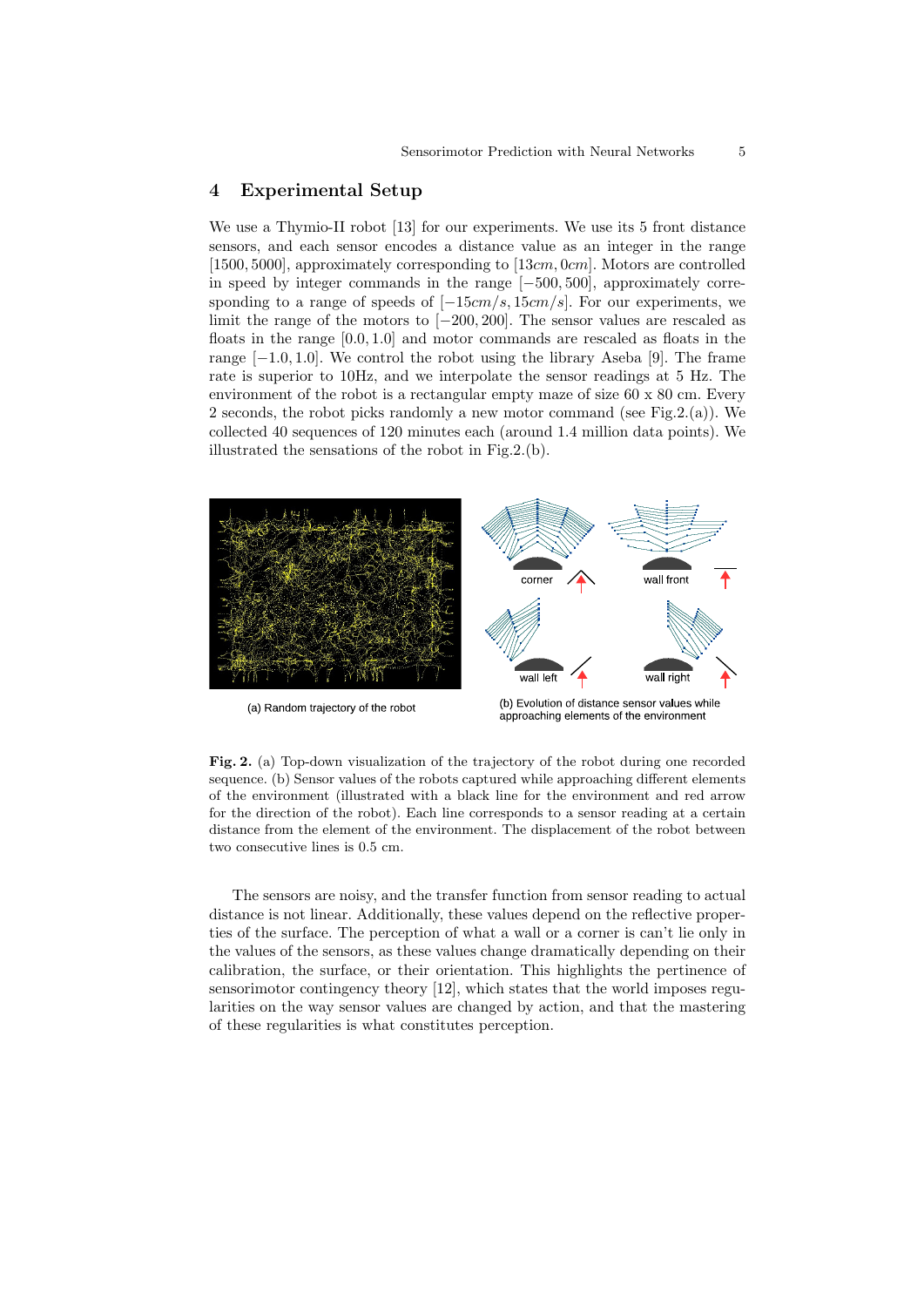#### 5 Experiments and Results

We use Tensorflow [1] to program our Neural Networks. We train the different architectures for 1 million iterations, with a batch size of 32 and a learning rate of 0.01, and we compute the average mean squared error of prediction over 100000 random samples from a separate dataset. For clarity, we display the MSE of the prediction multiplied by a factor 100.

Prediction error for the Baselines We compare different configurations of the baseline architecture presented in Sec.3. The results are presented in Tab.1. Rectifier Linear units are performing better than Sigmoid units. We suppose that it is because of the continuous nature of the mapping it tries to learn. In the following experiments, we will use Rectifier Linear Units.

|                        | Layer Size 1 layer $ 2 \text{ layers} $ layers |       |       |       |
|------------------------|------------------------------------------------|-------|-------|-------|
| Rectifier Linear units | 32                                             | 0.202 | 0.174 | 0.159 |
|                        | 64                                             | 0.187 | 0.159 | 0.149 |
|                        | 128                                            | 0.179 | 0.152 | 0.144 |
| Sigmoid units          | 32                                             | 0.211 | 0.200 | 0.290 |
|                        | 64                                             | 0.210 | 0.199 | 0.247 |
|                        | 128                                            | 0.211 | 0.194 | 0.242 |

Table 1. MSE for the baseline Feed-Forward neural networks

Comparison of structured networks We compare the two architectures that learn separate sensory and motor representations. We found that fixing the representation size of  $h_m$  to 3 is sufficient. We fixed the number of factors to 256 for the Gated sensorimotor prediction, and experimented with multiple sizes of  $h_s$  and  $h_{sm}$ . As we can see from Tab.2, splitting the learning of sensors and motors doesn't improve the results. For equivalent size of the network, a standard Feed-Forward network with Rectifier Linear Units performs better than the network with separate learning of sensory representations. It might mean that the network benefits from very early sensorimotor representations.

|               |     | Size of $h_{sm}$           |       |       |                          |       |       |  |
|---------------|-----|----------------------------|-------|-------|--------------------------|-------|-------|--|
|               |     | Concat. sensorimotor state |       |       | Gated sensorimotor state |       |       |  |
|               |     | 32                         | 64    | 128   | 32                       | 64    | 128   |  |
| Size of $h_s$ | 32  | 0.166                      | 0.157 | 0.151 | 0.161                    | 0.153 | 0.151 |  |
|               | 64  | 0.164                      | 0.156 | 0.150 | 0.158                    | 0.154 | 0.149 |  |
|               | 128 | 0.163                      | 0.155 | 0.150 | 0.155                    | 0.152 | 0.148 |  |

Table 2. MSE for the structured neural networks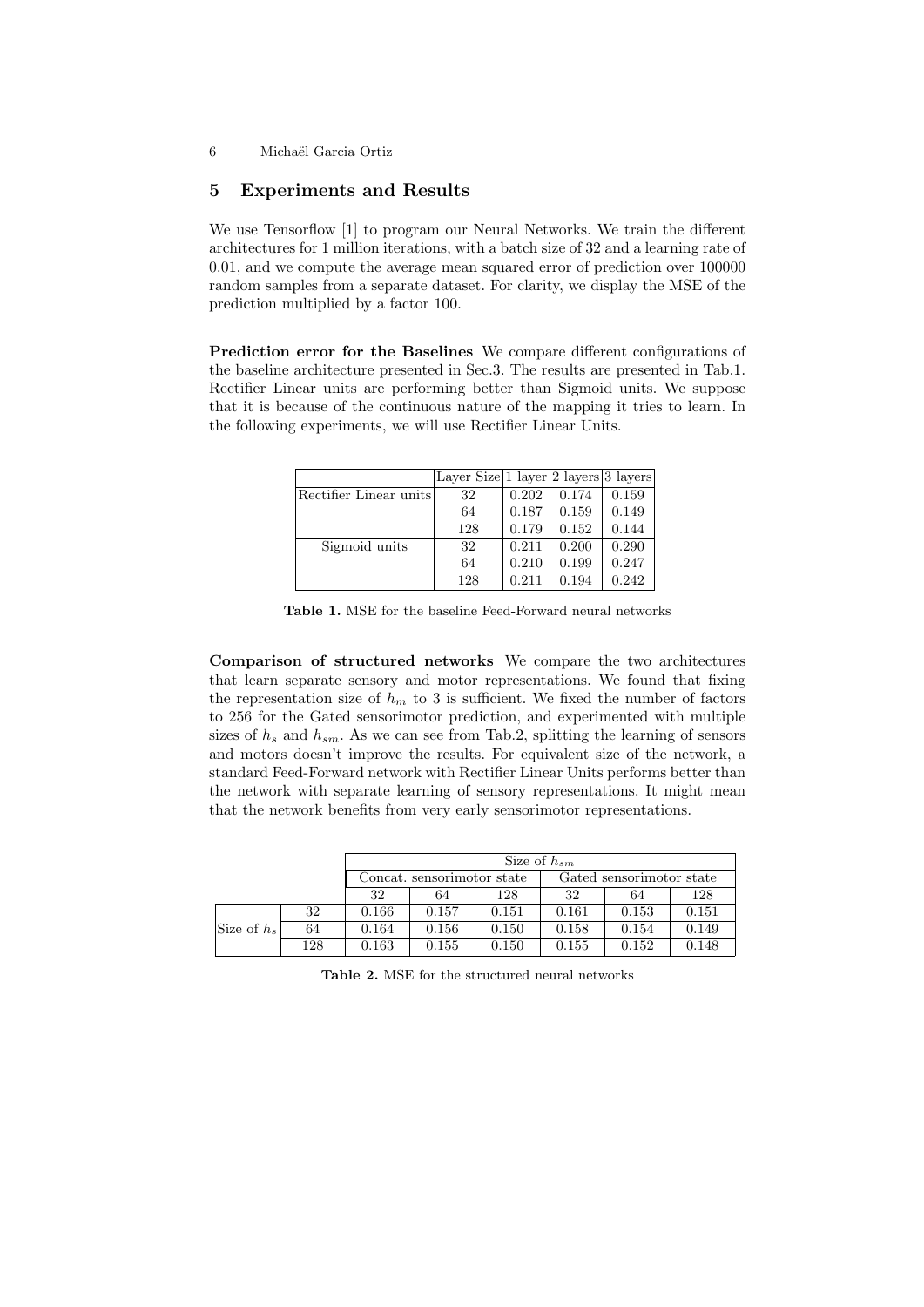Illustration of the long-term prediction We use an already trained model (Feed-Forward with 3 layers and 128 units per layer) to predict the future values of the sensors over multiple timesteps, depending on different motor commands. We can generate predictions of the change in the sensor space, and reconstruct future values of the sensors. The evolution of sensor values depending on the motor commands is presented in Fig.3. One line correspond to one prediction, and we plot one prediction every 3 timestep. As can be observed, the chaining of prediction can be used to successfully predict the future values of the sensors depending on the motor commands.



Fig. 3. Prediction across multiple timesteps, for different motor commands. The robot is facing a wall (bold line), and a trained model is used to predict the future sensory values depending on the motor commands. (a) corresponds to a movement forward, (b) to a movement backward, (c) to a rotation to the right and (d) to the left.

#### 6 Conclusion

In this paper, we motivated the use of sensorimotor prediction in order for an autonomous robot to aquire knowledge about the regularities of interaction with its environment. We presented different neural architectures for this sensorimotor prediction, and showed that Feed-Forward Neural Networks with Rectifier Linear Units can be used to learn on continuous sensorimotor spaces. We also found that early sensorimotor representations might be beneficial to the overall learning, as learning sensor and motor separately appears to be detrimental to the overall quality of prediction. Finally, we showed that it was possible to chain the predictions in order to simulate future sensory values of the robot depending on its motor commands.

In future works, we want to investigate the use of predictive coding as a means to perform an efficient vector quantization on continuous sensory space. This predictive coding strategy will also be a way to transform our current framework into an incremental learning framework. Additionaly, we want to propose a probabilistic approach based on generative models. Another direction is to use the sensorimotor representations learned in the context of continuous sensorimotor prediction, and use them to predict discrete events, such as collisions. Another axis of developement is the use of latent variables to represent the context of the robot in its environment. Finally, we want to investigate the possibility of using genetic algorithm to learn an efficient structure for sensorimotor prediction.